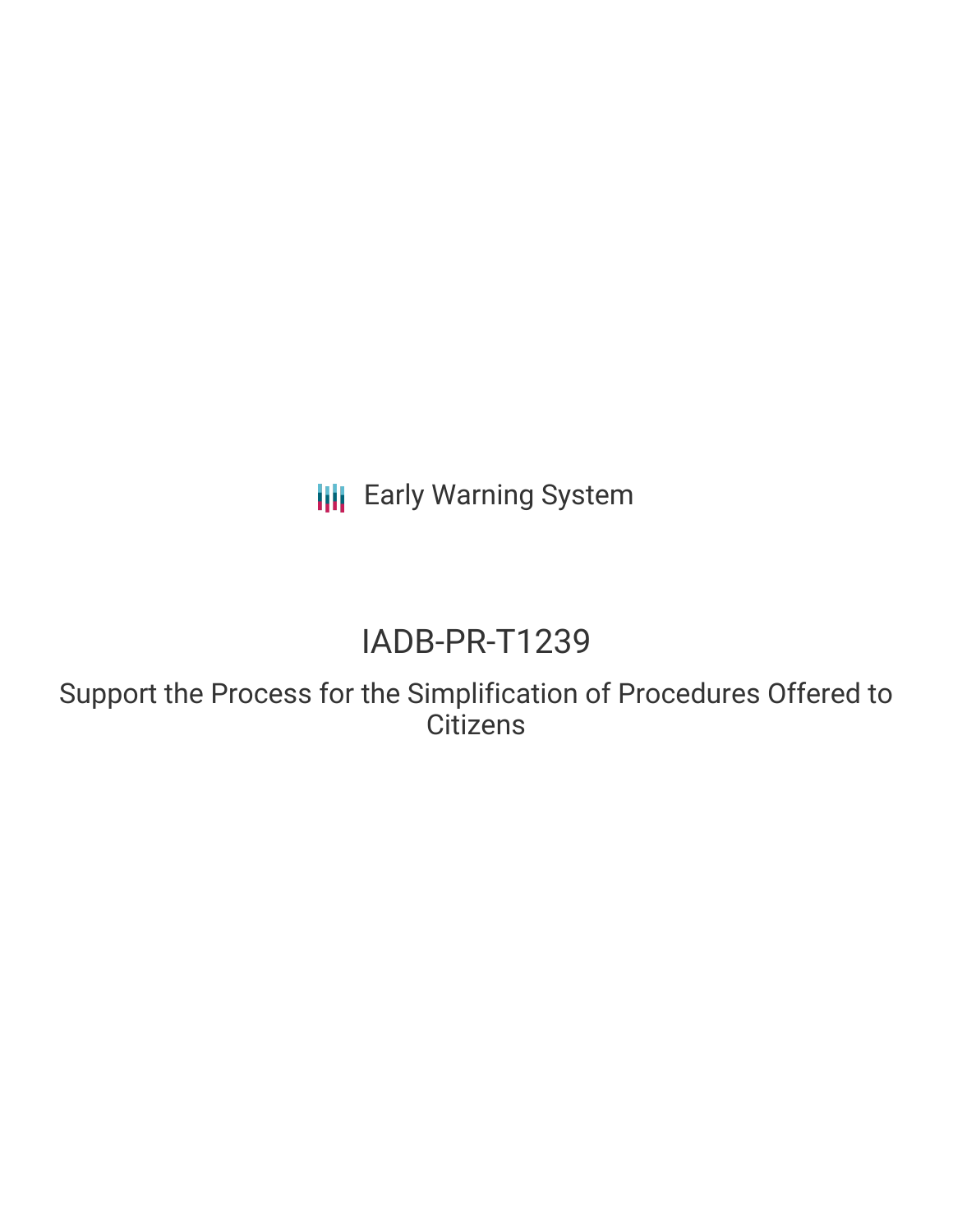

#### **Quick Facts**

| <b>Countries</b>               | Paraguay                               |
|--------------------------------|----------------------------------------|
| <b>Financial Institutions</b>  | Inter-American Development Bank (IADB) |
| <b>Status</b>                  | Proposed                               |
| <b>Bank Risk Rating</b>        |                                        |
| <b>Investment Type(s)</b>      | Grant                                  |
| <b>Investment Amount (USD)</b> | $$0.20$ million                        |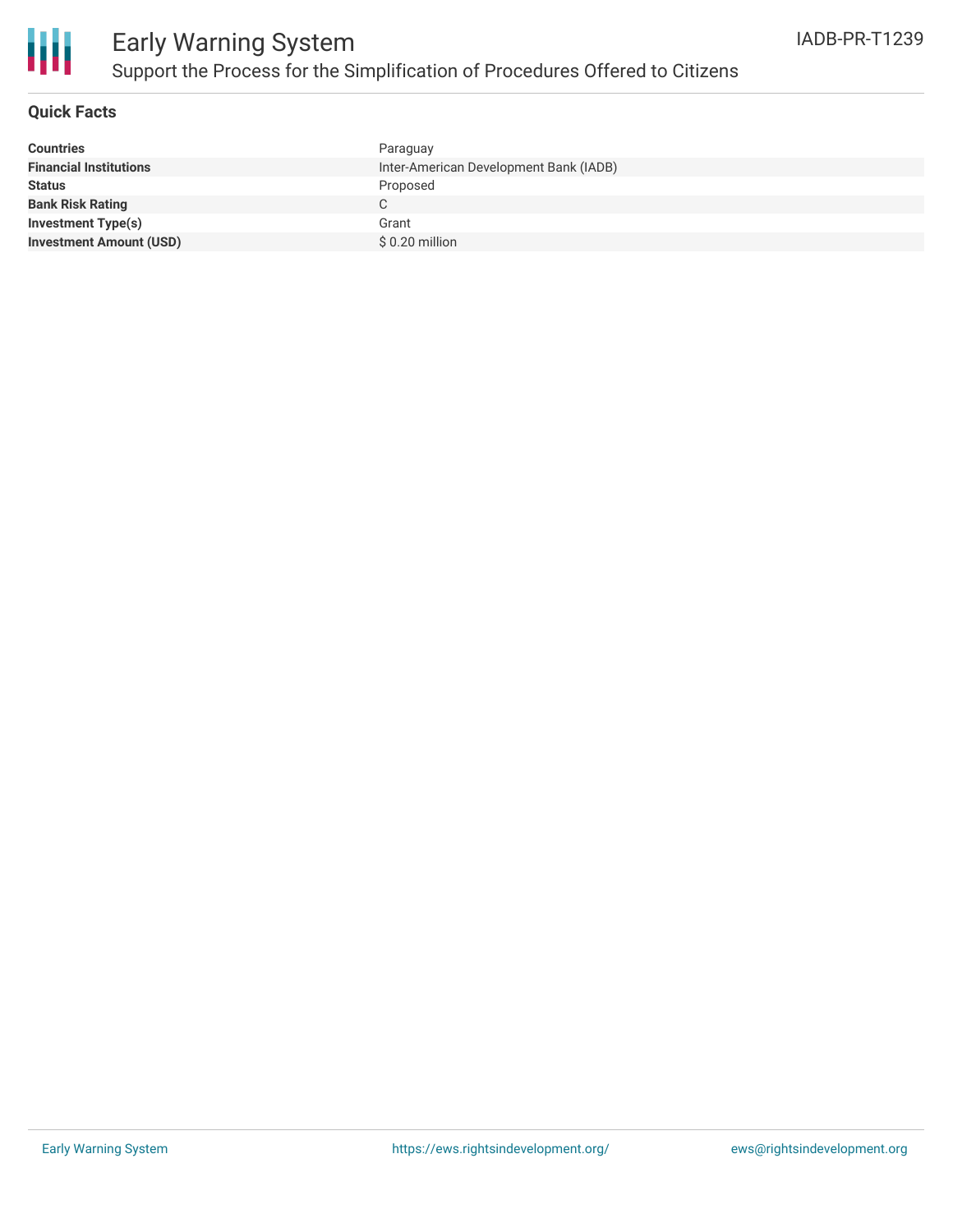

### **Project Description**

Support SENATICs (National Secretariat of Information and Communication Technologies) in the process of implementation of the project Simplification and Innovation of procedures offered to citizens.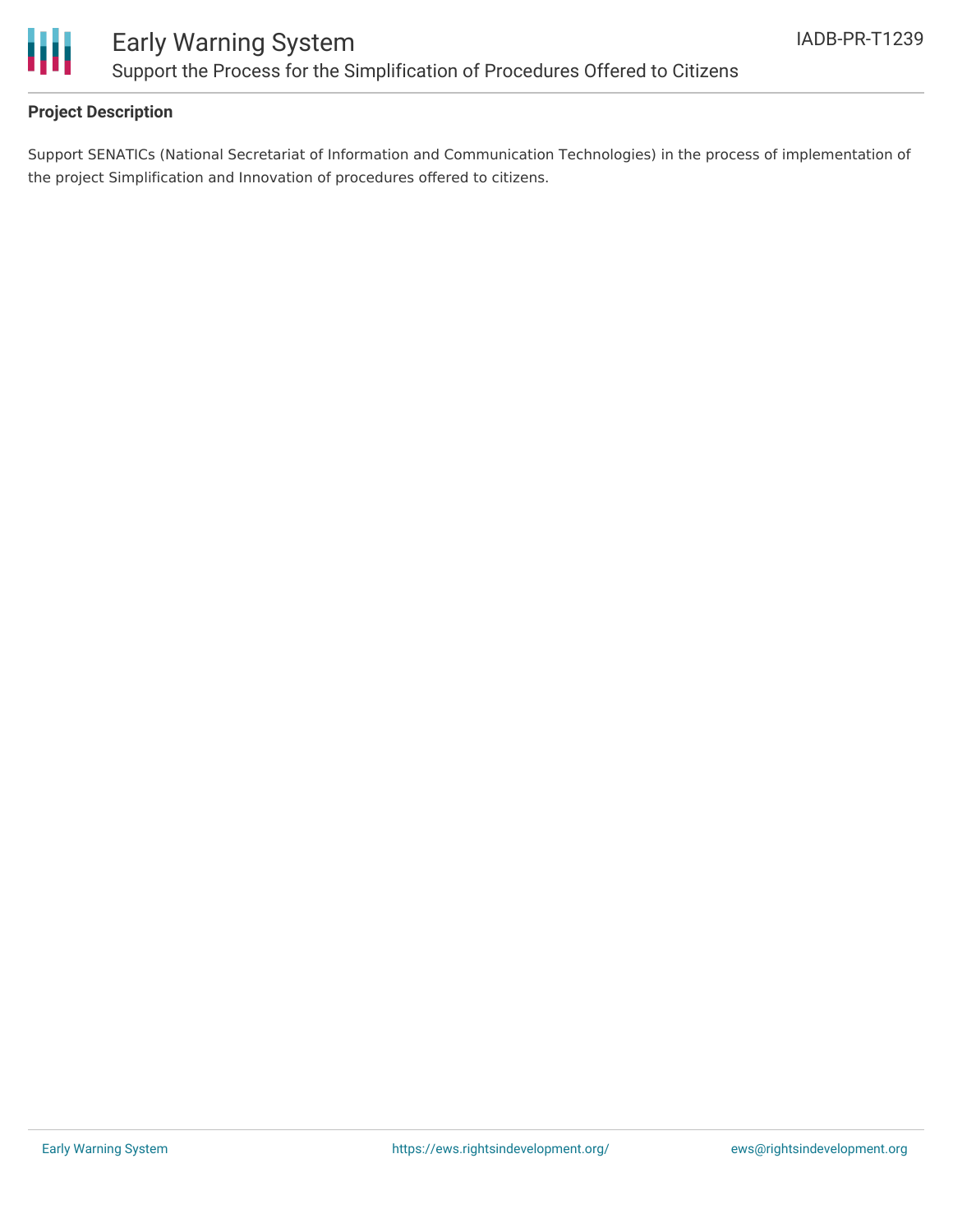

#### **Investment Description**

• Inter-American Development Bank (IADB)

The indicative budget of the Technical Cooperation is as follows:

Component 1 / Strengthening of SENATICs / USD 100.000 Component 2 / Support in the implementation of the digital signature / USD 100.000

Total: USD 200.000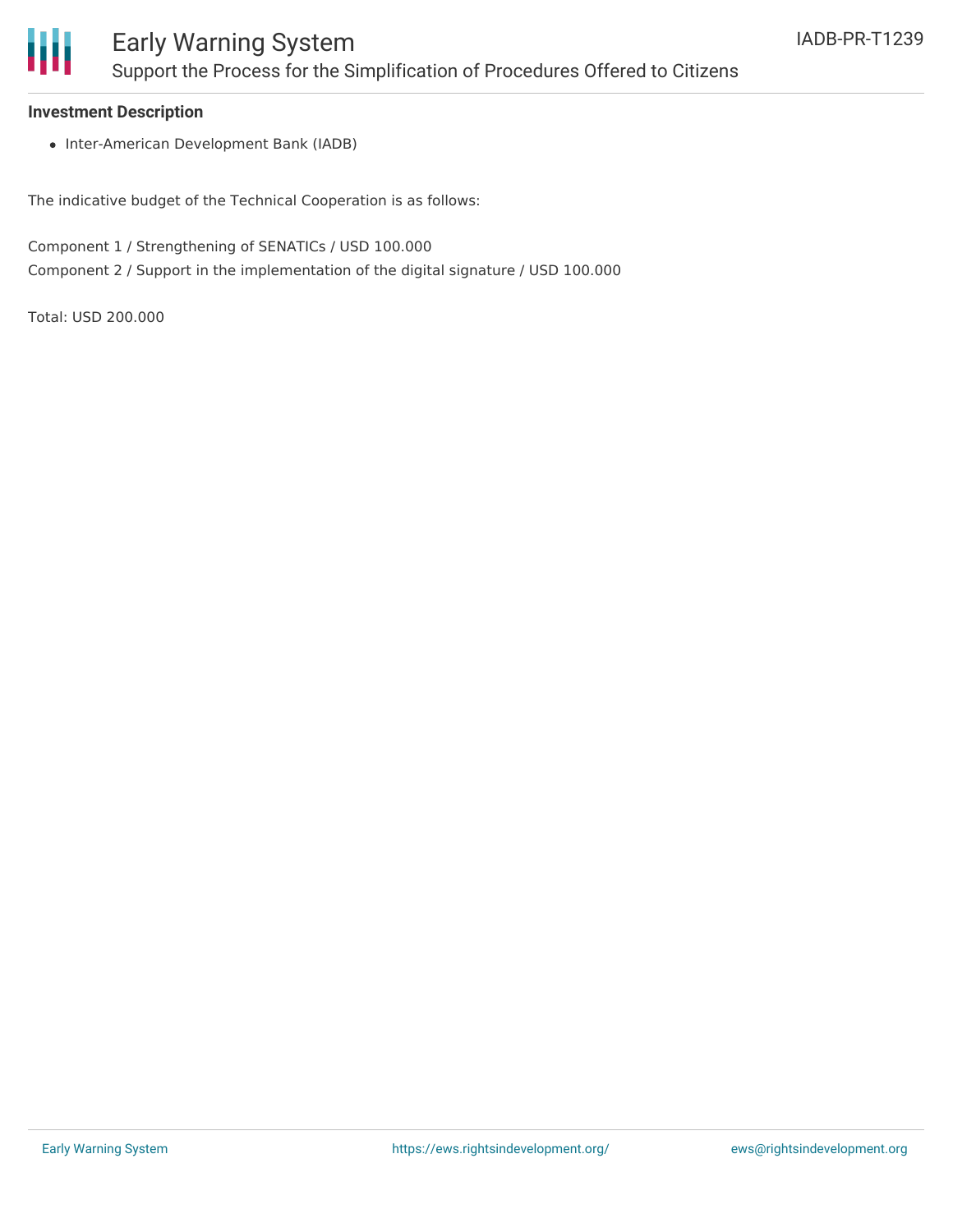

#### **Contact Information**

ACCOUNTABILITY MECHANISM OF IADB

The Independent Consultation and Investigation Mechanism (MICI) is the independent complaint mechanism and fact-finding body for people who have been or are likely to be adversely affected by an Inter-American Development Bank (IDB) or Inter-American Investment Corporation (IIC)-funded project. If you submit a complaint to MICI, they may assist you in addressing the problems you raised through a dispute-resolution process with those implementing the project and/or through an investigation to assess whether the IDB or IIC is following its own policies for preventing or mitigating harm to people or the environment. You can submit a complaint by sending an email to MICI@iadb.org. You can learn more about the MICI and how to file a complaint at http://www.iadb.org/en/mici/mici,1752.html (in English) or http://www.iadb.org/es/mici/mici,1752.html (Spanish).